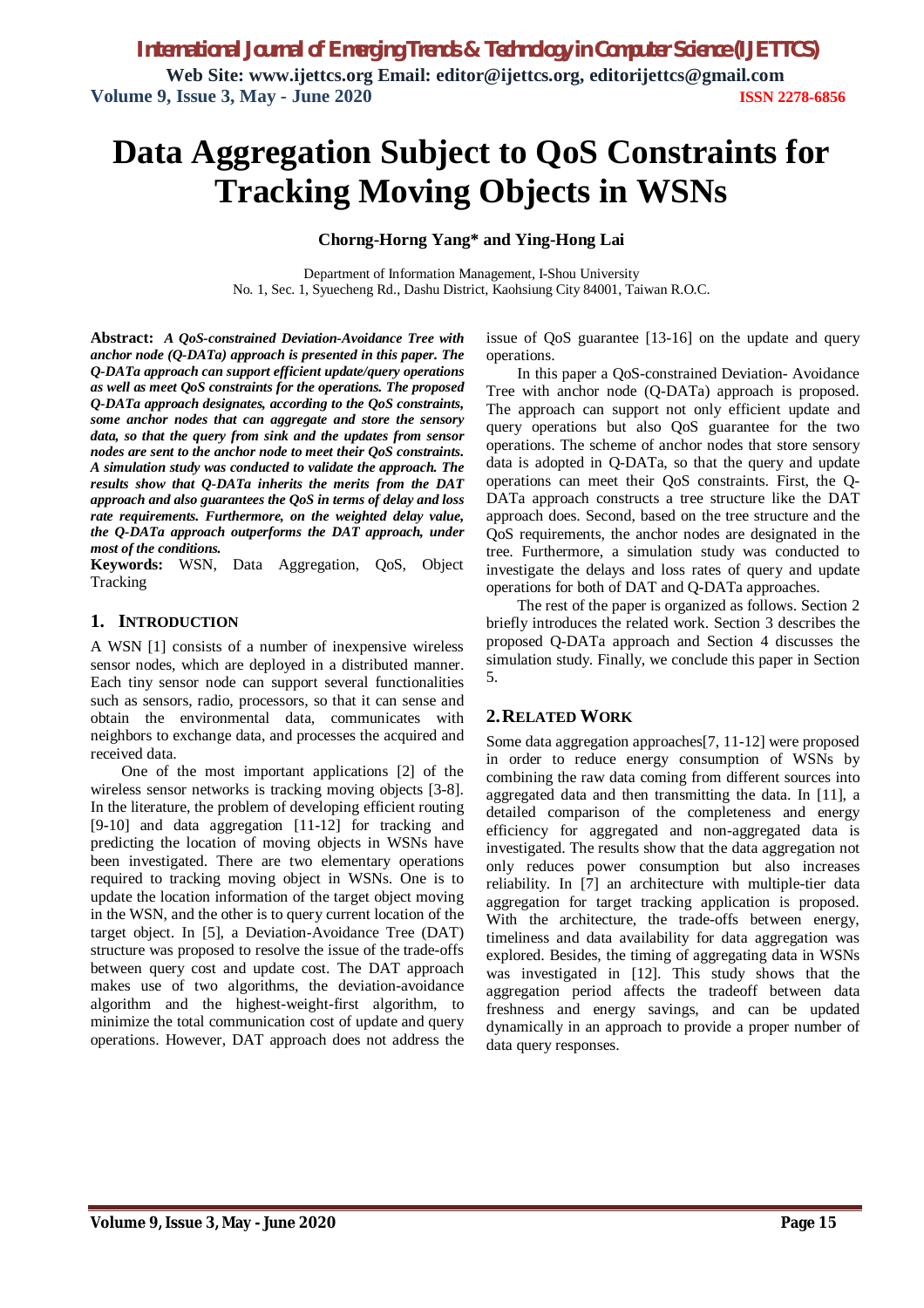# *International Journal of Emerging Trends & Technology in Computer Science (IJETTCS)*

**Web Site: www.ijettcs.org Email: editor@ijettcs.org, [editorijettcs@gmail.com](mailto:editorijettcs@gmail.com)  Volume 9, Issue 3, May - June 2020 ISSN 2278-6856**

In [5], a Deviation-Avoidance Tree (DAT) structure was proposed to address the issue of the trade-offs between query cost and update cost for tracking moving objects in WSNs. The DAT approach guarantees that all descendant nodes in topology will not deviate from their shortest paths to the sink. The DAT approach makes use of two algorithms, the deviation-avoidance algorithm and the highest-weight-first algorithm, to minimize the total communication cost of update and query operations. The goal of deviation-avoidance algorithm is to ensure that each sensor node has the shortest path to the sink. Moreover, the highest-weight-first algorithm is used to choose the route that has the largest event's weighting. Note that a larger event weighting means that the target object moves across the route frequently. Thus, before constructing the network topology, we need to collect the arrival and departure events for each pair of neighboring sensors. On basis of DAT topology, the query and update operations for tracking moving objects in WSNs can meet both of the shortest path and least energy consumption requirements. However, the QoS issue for DAT approach is not addressed in [5]. Thus, our study is to extend the DAT approach to support QoS on the query and update operations for tracking moving objects in WSNs.

## **3 PROPOSED Q-DATa APPROACH**

#### **3.1 Architecture of Q-DATa**

Since the proposed Q-DATa approach employs the baselined architecture of the DAT approach, we briefly present the architecture as follows. In the DAT approach, if sink wants to obtain the information of the object, it must issue a query to the current sensor node that has successfully sensed the object along the forwarding path of the DAT tree, *T*. For example, when the sink wants to obtain the current location of Car 1, it sends a query to node 17 as shown in Fig. 1. Thus, the delay  $(d_q)$  of delivering a query to the current sensor node that senses the object can be represented as follows.

$$
d_q = H_q \times d_h, \qquad (1)
$$

Where  $H_a$  denotes the hop count that the query traverses from sink to the current sensor node, and  $d<sub>h</sub>$  is the delay time between two adjacent nodes.

On the other hand, the update operation in the DAT approach would carry out when the object moves from node *a* to node *b*. Firstly, node *a* will deliver an object departure event toward sink, and node *b* also transmits an object arrival event toward sink. The departure and arrival events will arrive at the lowest common ancestor (LCA) node to finish the update operation as shown in Fig. 1. Thus, we can define the update delay in the DAT approach as follows.

$$
d_u = d_b + \left[ \max \left( H_{dep}^{lca}, H_{ar}^{lca} \right) \times d_h \right], \tag{2}
$$



**Fig. 1.** The DAT architecture.

Where  $H_{dep}^{lca}$  is the hop count of the path from the node

that issues departure event to the LCA node, and  $H_{\text{ave}}^{lca}$ denotes the hop count of the path from the node that delivers the arrival event to the LCA node. Moreover, when a sensor node detects the object arrival or departure, it must broadcast the event to its neighboring nodes to figure out the movement from a node to another node. Thus, we denote the delay time of figuring out the departure or arrival events as  $d_{i}$ . More details of the DAT approach can be referred to [5].

Based on the above observations, the path that is used to forward query and update events can be too long, so that the delays of query and update operations may not meet the urgent QoS requirement for tracking critical moving objects. In order to resolve this issue, we propose a Q-DATa approach to enhance the DAT approach.

#### **3.2 Anchor Node Selection**

The main concept of the proposed Q-DATa approach is to introduce the anchor node that is closer to sink into the object tracking tree *T* as shown in Fig. 2. The anchor node will aggregate and store the information of objects (e.g., object name, object current location, etc.) that are detected by the children nodes that belong to the anchor node. If the sink wants to obtain the information of the object, it could issue a query to the anchor node instead of the sensor node that really detects the object.

Obviously, the anchor node is preferred to be located near sink to shorten the query delay. However, this would result in heavy traffic in the anchor node because the anchor node stores more object information that is delivered from the leaf nodes and has to receive and process more queries to these objects. In order to address the loading problem of anchor node, we can select the anchor node to meet both the hardware constraints of the sensor node (e.g., buffer size, processing capability, etc.) and the maximum query delay. First, a proper anchor node must meet the query delay constraint as follows.

| $d_q \leq D_q$ , | (3) |
|------------------|-----|
|                  |     |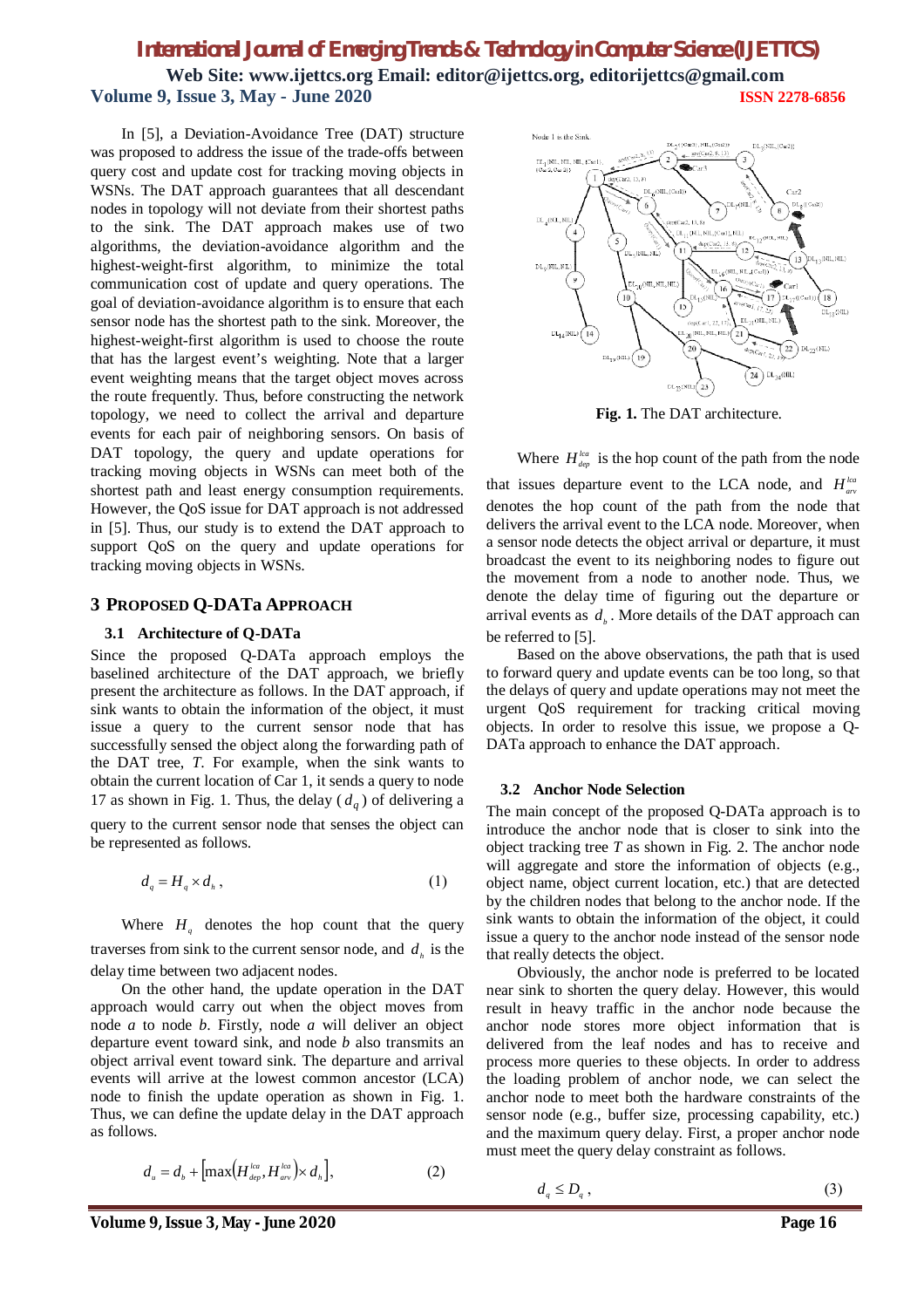# *International Journal of Emerging Trends & Technology in Computer Science (IJETTCS)* **Web Site: www.ijettcs.org Email: editor@ijettcs.org, [editorijettcs@gmail.com](mailto:editorijettcs@gmail.com)  Volume 9, Issue 3, May - June 2020 ISSN 2278-6856**

Where  $D_q$  is the maximum query delay in order to achieve real-time object tracking. On basis of the constraint as shown in Eq. 3, we can further induce that the distance in hops between anchor node and sink must satisfy the following condition.

$$
dist(Anchor, Sink) \le \left\lfloor \frac{1}{2} \times \frac{D_q}{d_h} \right\rfloor, \tag{4}
$$

Thus, the anchor nodes can be selected as follows. First, an object tracking tree *T* is built according to the DAT approach. Then, it computes the distance from sink to an intermediate node *i* that is a candidate of the anchor node. If the distance between sink and the node *i* meets the constraint as shown in Eq. 4, the node  $i$  can be selected as the anchor node.

#### **3.3 Query and Update Operations**

Figure 3 illustrates the operations of Q-DATa approach for tracking moving objects. When an object *Car 1* moves from node 22 to node 17, the node 22 and 17 will issue an object departure event *dep*(*Car1, 22, 17*) and an object arrival event *arv*(*Car1, 17, 22*), respectively, to the anchor node (node 11) in order to update the object information table. When the sink wants to obtain the information of object *Car 1*, it only needs to send a query to node 11 and, thereafter, node 11 will report the *Car 1* information.

Especially, if the anchor node is an ancestor of the LCA node between the departure nodes and the arrival node in the object tracking tree *T*, the departure and arrival event packets must be forwarded to the anchor node in order to update its information table. As shown in Fig. 3, the anchor node is located at node 11, which is an ancestor of the LCA node (node 16). Thus, the departure/arrival event packets must be forwarded to the anchor node (node 11) in order to update the object information table.

On the other hand, if the anchor node is located at an offspring node of the LCA node between the departure node and the arrival node in object tracking tree *T*, the update packet must be delivered to the LCA node like the DAT approach does. For example (see Fig. 3), the anchor nodes (node 3 and 11) are offspring nodes of the LCA node (node 1). Therefore, the departure and arrival packets will be forwarded up to node 1 through node 3 and node 11, respectively. Thus, the detected lists in the nodes located on the paths from the anchor nodes to node 1 are updated.

Thus, we can obtain the update delay of the Q-DATa approach as follows.

$$
d_{u} = d_{b} + \left[ \max\left(H_{_{dep}}^{^{AN}}, H_{_{ar}}^{^{AN}}, H_{_{dep}}^{_{lea}}, H_{_{ar}}^{^{lca}}\right) \times d_{_{h}} \right],
$$
 (5)

Where  $H_{\text{dep}}^{A,N}$  is the hop count of the path from the node that delivers the departure event to the anchor node, and  $H_{av}^{A,N}$ is the hop count of the path from the node that issues the arrival event to the anchor node.

#### **3.4 QoS Aspects of Q-DATA Approach**

The query and update delay in a WSN is a crucial issue when strict QoS requirements are imposed on the object tracking. In order to evaluate the query and update delay in the WSN, we define a weighted average delay  $\delta$  for a WSN that supports query and update operations on object tracking as follows.

$$
\delta = P_q \times d_q + P_u \times d_u, \qquad (6)
$$

Where  $P_q$  is the probability of query event occurring in the sensor network and  $P_{u}$  is the probability of update event occurring in the sensor network. Both  $P_q$  and  $P_u$ satisfies the condition of  $P_q + P_u = 1$ . With the weighted average delay, we can evaluate the delay of a WSN with respect to not only the query and update delays but also the probabilities of query and update events.

In addition to the weighted average delay of a WSN, we also evaluate the packets loss rates for delivering the query and update events. In this paper, we assume the query and update events would generate a single packet to be forwarded to the anchor node or LCA node. In a WSN, each sensor node can successfully transmit a packet to its neighbor node with the probability of *P<sup>s</sup>* . Thus, the loss rate for query operation can be represented as follows.

$$
P_{lq} = 1 - P_s^{H_q^a} \tag{7}
$$

where  $H_q^a$  denotes the hop count that the query traverses from sink to the anchor node. Similarly, the loss rate for update operation of the Q-DATa approach is as follows.

$$
P_{lu} = 1 - P_s^{\max(H_{dep}^{A,N}, H_{ar}^{A,N}, H_{dep}^{lca}, H_{ar}^{lca})}
$$
(8)

With the above QoS metrics, we can further evaluate the proposed Q-DATa approach against the DAT approach.

#### **4 SIMULATION STUDY**

#### **4.1 Simulation Model**

We have conducted simulations by making use of MATLAB. The WSN is with a network topology in which 810 sensor nodes are randomly distributed in an area of  $30m \times 30m$ . The communication range of each node is a circle with radius of 1.5*m* and the object tracking tree *T* is built according to the DAT approach (i.e., the shortest path concept). We simulate the object moving in the WSN according to a mobility model as shown in Fig. 4. For each unit of time, the object randomly selects one of the nine possible actions and moves according to the action it selects. These nine actions include staying at the same location and moving to the nine adjacent grid nodes. For the simulation, we generate 10 network topologies as well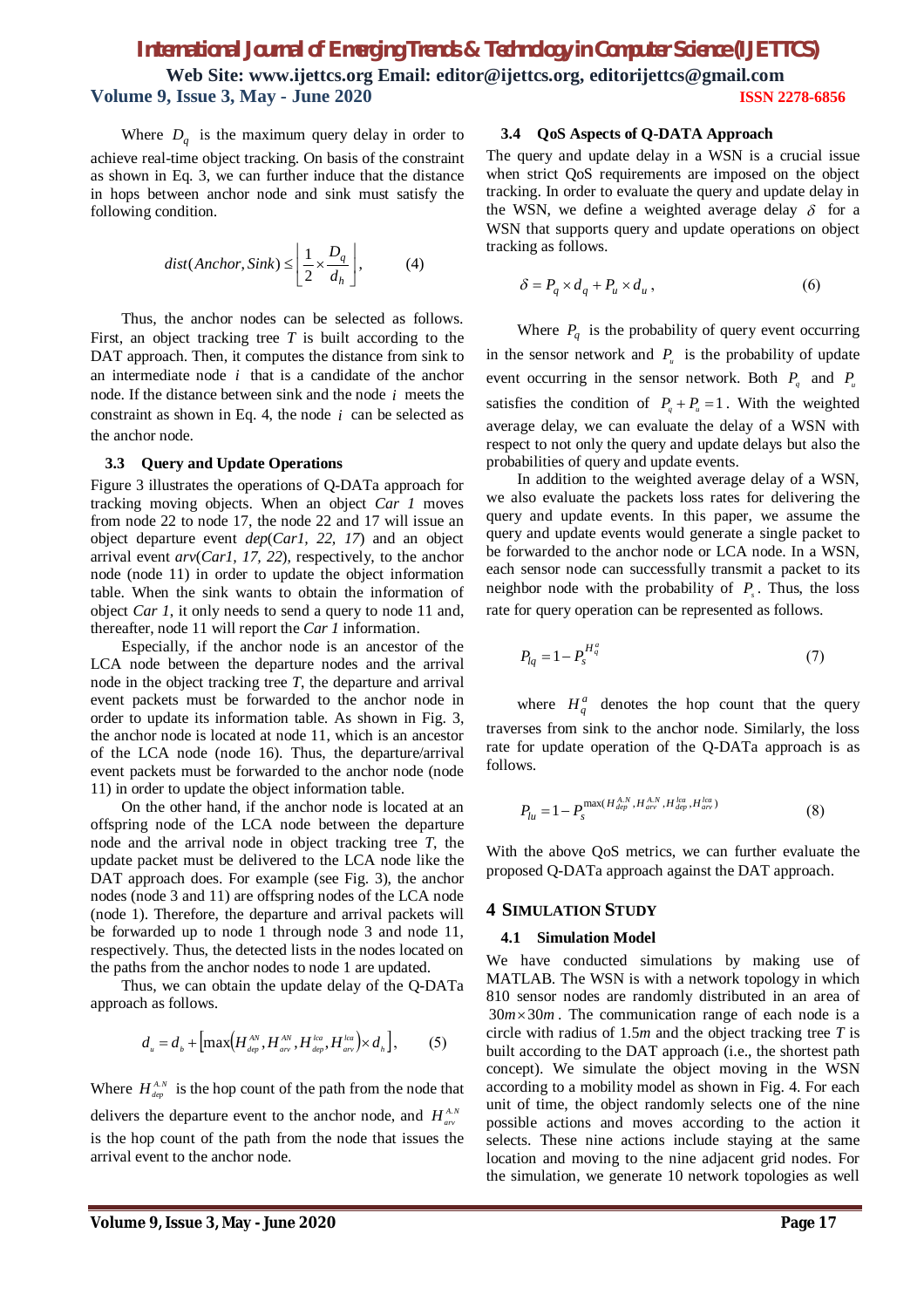# *International Journal of Emerging Trends & Technology in Computer Science (IJETTCS)* **Web Site: www.ijettcs.org Email: editor@ijettcs.org, [editorijettcs@gmail.com](mailto:editorijettcs@gmail.com)  Volume 9, Issue 3, May - June 2020 ISSN 2278-6856**



(b) Loss rate of update

**Fig. 6.** Loss rates of query and update.

as the 10 object tracking trees, and the object moves 10,000 times for each of the 10 network topologies.

#### **4.2 Simulation Results**

(a)*Query and update delay:* Figure 5(a) shows the query delays of the DAT and Q-DATa approaches. For the proposed Q-DATa approach, we set three different values, 8, 14, and 20, for the upper bound on query delay. As shown in Fig. 5(a), the Q-DATa approach outperforms than the DAT approach since the Q-DATa approach adopts the anchor nodes in the object tracking tree. On the other hand, Fig. 5(b) shows the update delay. The update delay of the DAT approach is smaller than that of the Q-DATa approach. Because adopting the anchor nodes may increase the length of updating path, the update delay of Q-DATa approach is thus increased.

- (b) *Loss rate:* Figure 6 shows the simulation results of the loss rates for query and update operations for the two approaches. The loss rate per hop is set to be 0.005 (i.e.,  $1 - P_s = 0.005$ ). As shown in Fig. 6(a), the Q-DATa has lower loss rate for query operation than that of the DAT, since the path of forwarding query in Q-DATa is shorter than that in DAT approach. However, the loss rate for update operations (see Fig. 6(b)) in Q-DATa is larger than that of the DAT approach. This is because Q-DATa's updating path is longer than DAT's updating path.
- (c)*Weighted average delay:* To completely evaluate the performance, in terms of delay, of the two approaches, we must consider not only the query and update delays but also the probabilities of executing the query and update operations. Thus, we have defined the weighted average delay ( $\delta$ ) in Eq. 6. Moreover, we conduct the simulations with different values of  $P_q$  and  $P_u$  and observe the  $\delta$  value of the two approaches. As shown in Fig. 7, the  $\delta$  value of the DAT approach under the conditions of  $0 \le P_q \le 0.1$  and  $0.9 \le P_u \le 1$  outperforms than the Q-DATa approach does. But, under the conditions of  $0.1 < P_q \le 0.3$  and  $0.7 \le P_u < 0.9$ , the Q-DATa with  $D_q = 20$  has the best  $\delta$  value than the others. And, under the conditions of  $0.3 < P_a \le 1$  and  $0 \le P_u < 0.7$ , the Q-DATa with  $D_q = 8$  achieves the best  $\delta$  value. The above simulation results show that the



**Fig. 7.** The  $\delta$  values of the two approaches.